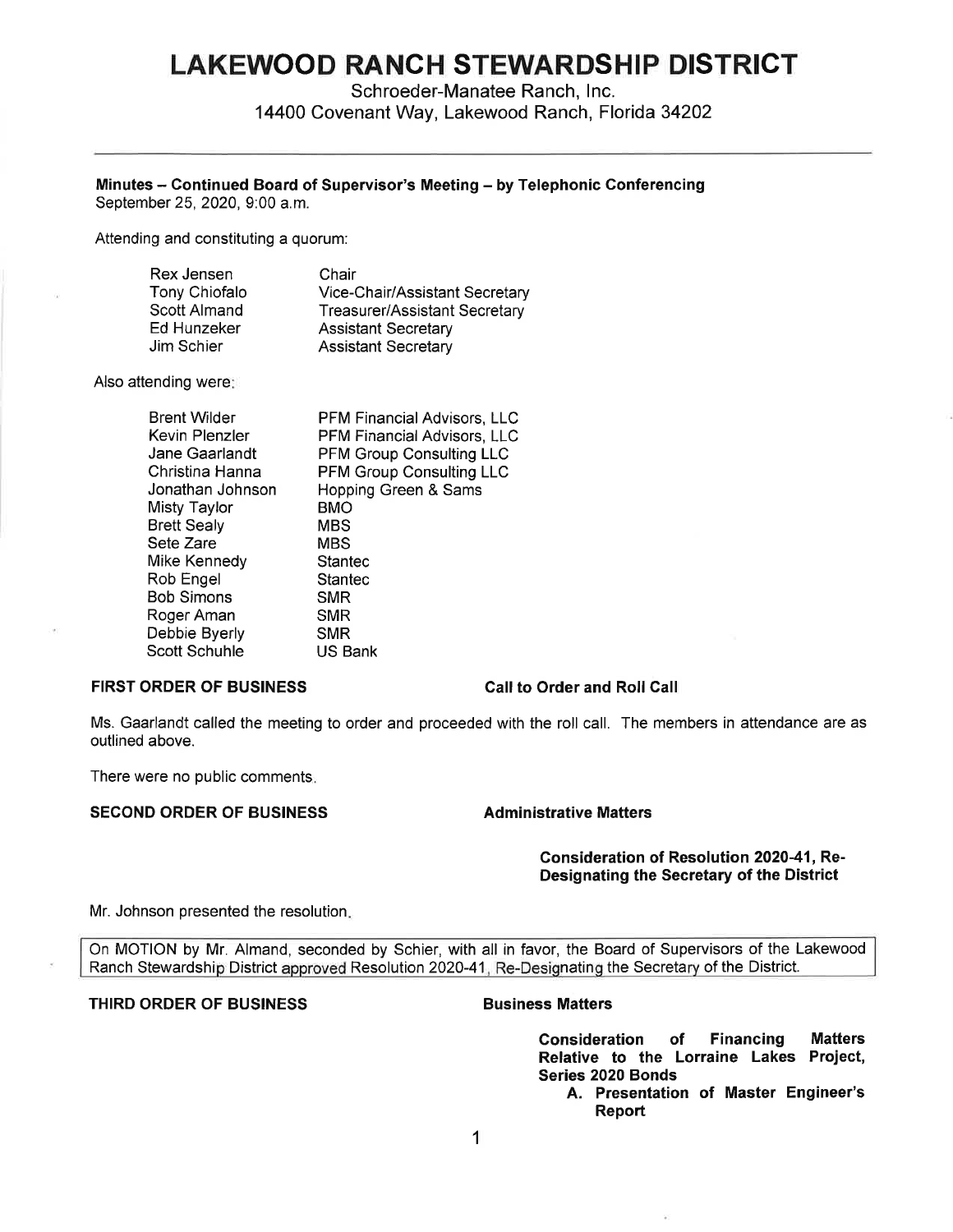- **8. Presentation of Supplemental Assessment Methodology Report**
- **C. Consideration of Resolution 2020- 42, Supplemental Assessment Resolution**
- **D. Other Matters** (provided under separate cover)

Mr. Sealy provided details noting that the Board has previously authorized MBS to market and sell the bonds pursuant to certain parameters set forth within the delegation resolution. The bonds had been structured with four term bonds resulting in an average coupon of 3. 75% and a very successful pricing for the District. There were five purchasers for the bonds including Nuveen, Bowman Sachs, Blackstone, MacKay, and Franklin. Mr. Johnson presented the resolution and its exhibits outlining the specifics terms of the pricing. Ms. Taylor confirmed that the closing of the bonds was set to take place as scheduled.

On MOTION by Mr. Hunzeker, seconded by Mr. Schier with all in favor, the Board of Supervisors of the Lakewood Ranch Stewardship District approved Resolution 2020-42, Supplemental Assessment Resolution.

**FOURTH ORDER OF BUSINESS Consideration of Financing Matters Relative to the Northeast Sector Phase 28 Bonds** 

- **A. Presentation of Supplemental Assessment Methodology Report**
- **8. Resolution 2020-43, Delegation Resolution** 
	- **a. Thirty-First Supplemental Trust Indenture**
	- **b. Bond Purchase Contract**
	- **c. Preliminary Limited Offering Memorandum**
	- **d. Continuing Disclosure Agreement**
- **C. Other Matters** (provided under separate cover)

Mr. Plenzler presented details of the Supplemental Methodology Report and confirmed that the assessments are found to be reasonably and equitably allocated and that the benefits received are greater than the related assessments.

Mr. Sealy provided the timeline for the bonds noting that Staff would request the October  $2<sup>nd</sup>$  meeting be continued in order to accommodate closing of the bonds in the week of October 12th.

Ms. Taylor provided details of the delegation resolution and its exhibits. The line of credit will be paid off with the proceeds of the bonds. Ms. Taylor answered questions related to that process.

On MOTION by Mr. Chiofalo seconded by Mr. Almand, with all in favor, the Board of Supervisors of the Lakewood Ranch Stewardship District approved Resolution 2020-43, Delegation Resolution.

**FIFTH ORDER OF BUSINESS Re-Consideration of Agreement between the District and Sun State Landscape Management, Inc. for Landscape and Irrigation Maintenance Services (Lorraine Rd South Extension)** 

Mr. Simon presented the agreement with Sun State Landscape Management, Inc. noting the Total amount was revised to \$79,034.

On MOTION by Mr. Schier, seconded by Mr. Almand, with all in favor, the Board of Supervisors of the Lakewood Ranch Stewardship District Approved the revised agreement with Sun State Landscape Management, Inc.